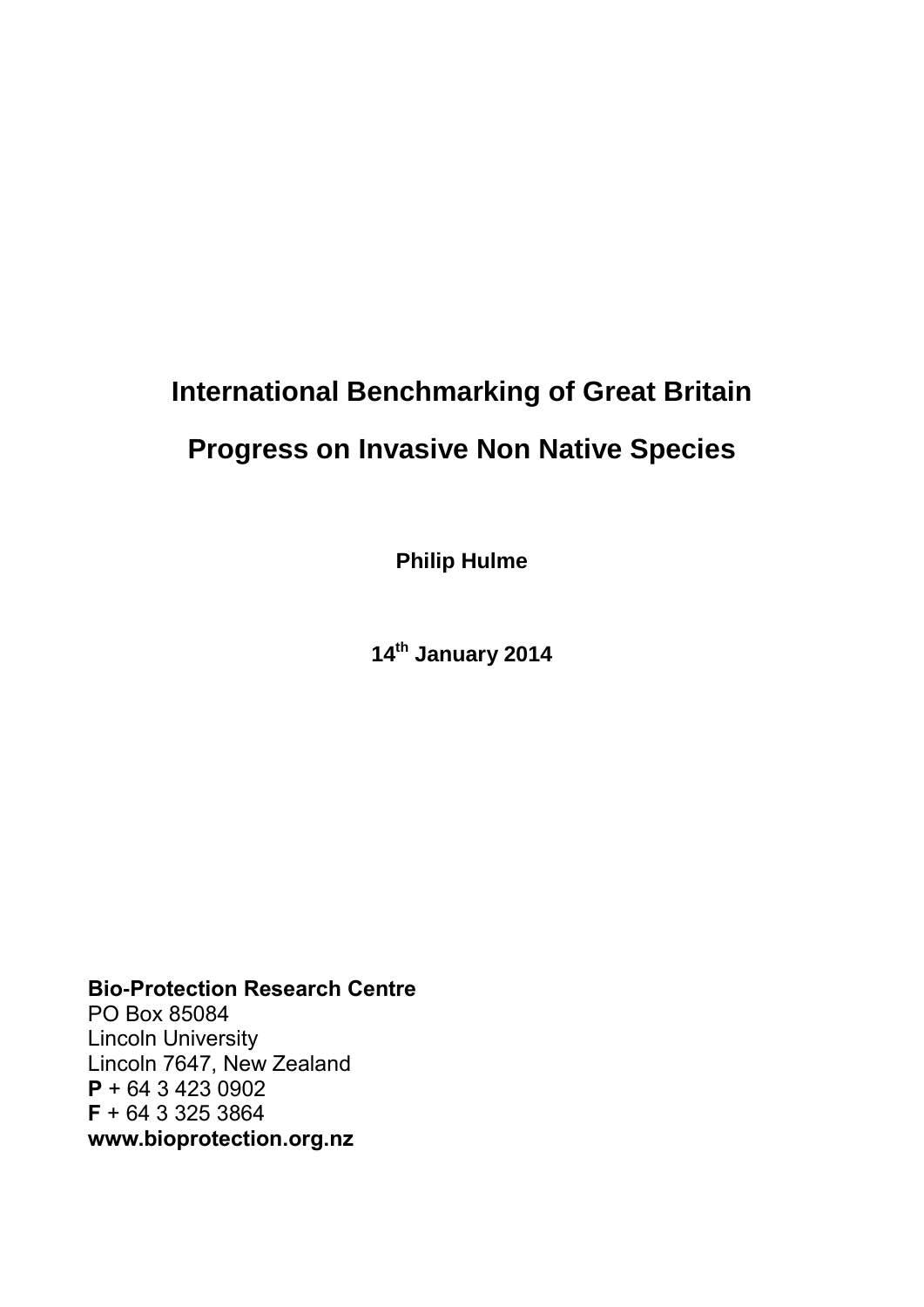### **Executive Summary**

The Invasive Non-native Species Framework Strategy for Great Britain has successfully delivered a guiding framework for national, regional and local invasive non-native species mitigation, control or eradication initiatives. This has largely been as a result of the excellent work undertaken by the Non-native Species Secretariat and its subsidiary working groups. Yet, while public perceptions are comparable to other EU Member States, the goal of achieving widespread awareness and understanding of the risks and adverse impacts associated with invasive non-native species has been less evident. The GB public are regularly faced with environmental scare stories such that the issue of non-native species often is reduced to an afterthought. Increasing community participation in non-native species management and a greater emphasis on positive messages regarding the ability to prevent and eradicate problem species is needed. The absence of a single agency with clear responsibilities for addressing non-native species issues is also part of this problem since the profile of the issue is diluted through the activities of so many different government departments and agencies. Considerable investment has been made in undertaking risk assessments but the question remains whether such assessments are fit for purpose and the robustness of actions undertaken on their basis given conflicting EFSA requirements and protocols. A quantitative review of the risk assessments undertaken to date in relation to international best practice would be valuable since the original risk assessment protocol has largely evolved from framework best suited for addressing plant health risk. A one-size fits all scheme may not be the best way forward and different procedures may be better employed where prevention, eradication or containment are the likely outcomes. The absence of a clear surveillance strategy is an important omission and represents one of the weakest links in the INNS Framework Strategy for Great Britain. Integration of non-native species surveillance and monitoring in existing monitoring schemes is important but there is a role for species specific surveillance to be adopted. Sharing costs with industry for more robust surveillance and rapid response will be essential to manage non-native species incursions. There is also a pressing need to review where research investment in INNS has been made over the last decade; identify who the major funders and providers are in GB; examine the extent to which there has been research uptake among stakeholders; and point out key gaps in provision, capability and knowledge. The development of industry codes of practice will need to be managed well and ensure that compliance is reviewed regularly. These recommendations are a natural consequence of the initial successes of the strategy but after five years, the key priorities in the strategy should be revised and updated providing a clear timetable for main achievements over the next five years.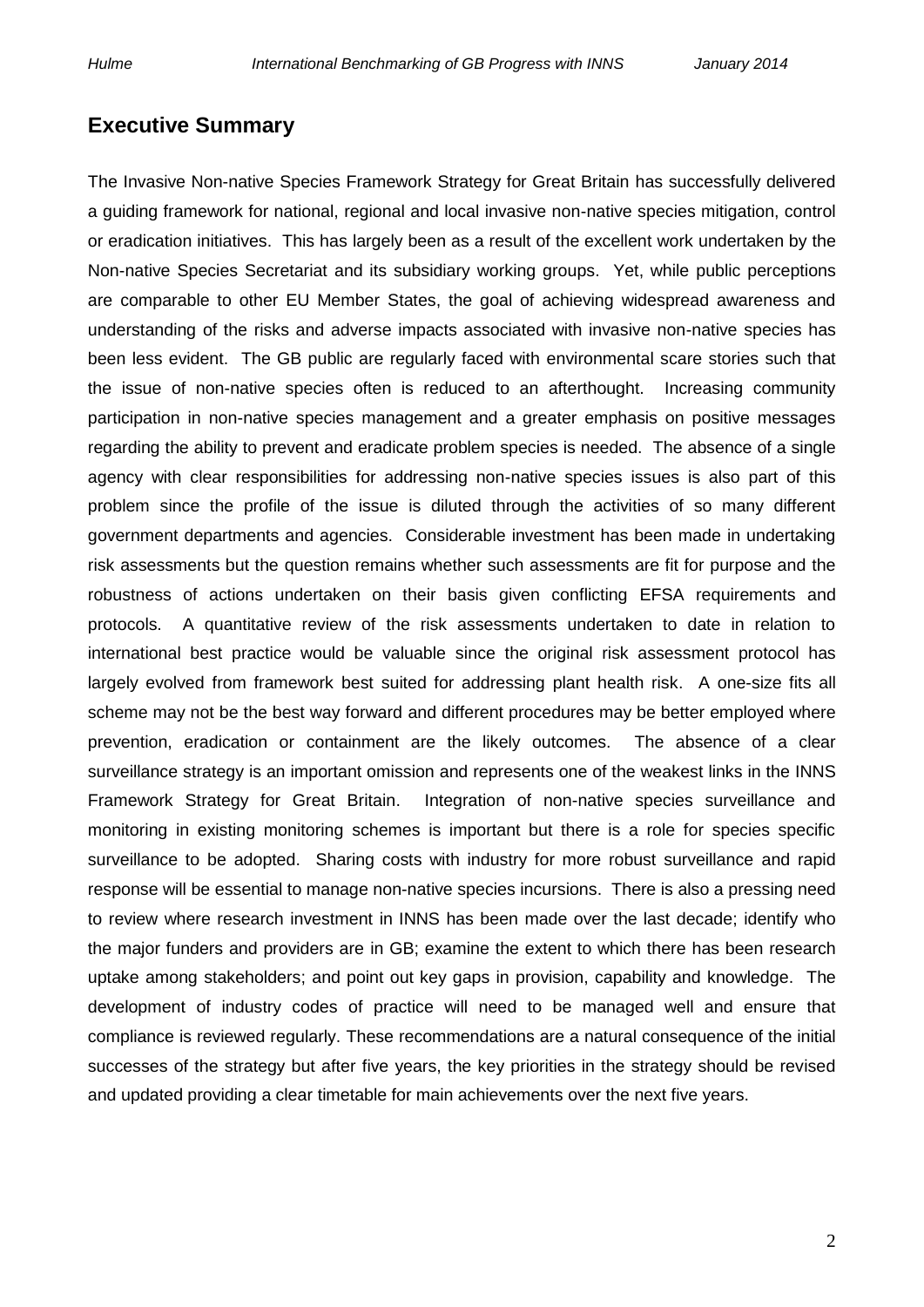### **1. Introduction**

The objective of this review is to provide an international context to the current state of play with Great Britain's response to invasive non-native species (INNS). The review follows the Strategy in being only concerned with the economic, environmental and social impacts of invasive non-native species of flora and fauna in the terrestrial, freshwater and marine environments with the exception of genetically modified organisms, and agents of plant, animal and human diseases.

The specific aims of the review were to:

- 1. Compare the progress in tackling the INNS issue in GB with progress in EU and worldwide.
- 2. To identify and explore any gaps in the GB framework and response.
- 3. To make recommendations for future priorities for the revised strategy and overall approach.

It will benchmark these criteria against the seven key priorities areas of the Strategy: Prevention; Early Detection, Surveillance, Monitoring and Rapid Response; Mitigation, Control and Eradication; Building Awareness and Understanding; Legislative Framework; Research; and Information Exchange and Integration

### **2. Prevention**

The prevention of INNS introductions into and also within a region is widely promoted as being a far more cost-effective and environmentally desirable strategy than actions undertaken after INNS establishment (Hulme 2006). The approach to prevention is primarily one of risk assessment and requires information about the hazard (e.g. what particular INNS pose a threat) and its likelihood (e.g. probability of entry and establishment).

Several key actions of the INNS Framework Strategy for Great Britain revolved around developing a robust risk assessment process for use on species, pathways and habitats, applying the risk assessment process to identify the pathways that present the highest risks for entry of non-native species into GB and to identify the highest impact species that are most likely to enter and establish themselves in GB (for example produce high, medium and low risk list). These goals have largely been delivered upon and a revised GB NNS Risk Assessment protocol (NNRA) has been developed. This has been applied to 60 full risk assessments. The protocol is a qualitative risk assessment scheme based on the EPPO model. How does the NNRA stack up internationally?

The NRRA was included in a recent review of over 300 invasive species risk assessment schemes (Leung *et al.* 2012). This review identified several limitations of the NRRA including that there was no weighting of different components in the risk assessment, no explicit guidance on how to combine scores of individual questions to a final score, and no assessment of how abundant the species might become in specific locations (Leung *et al* 2012). More generally, qualitative expert systems were generally found to be less replicable and robust that more quantitative risk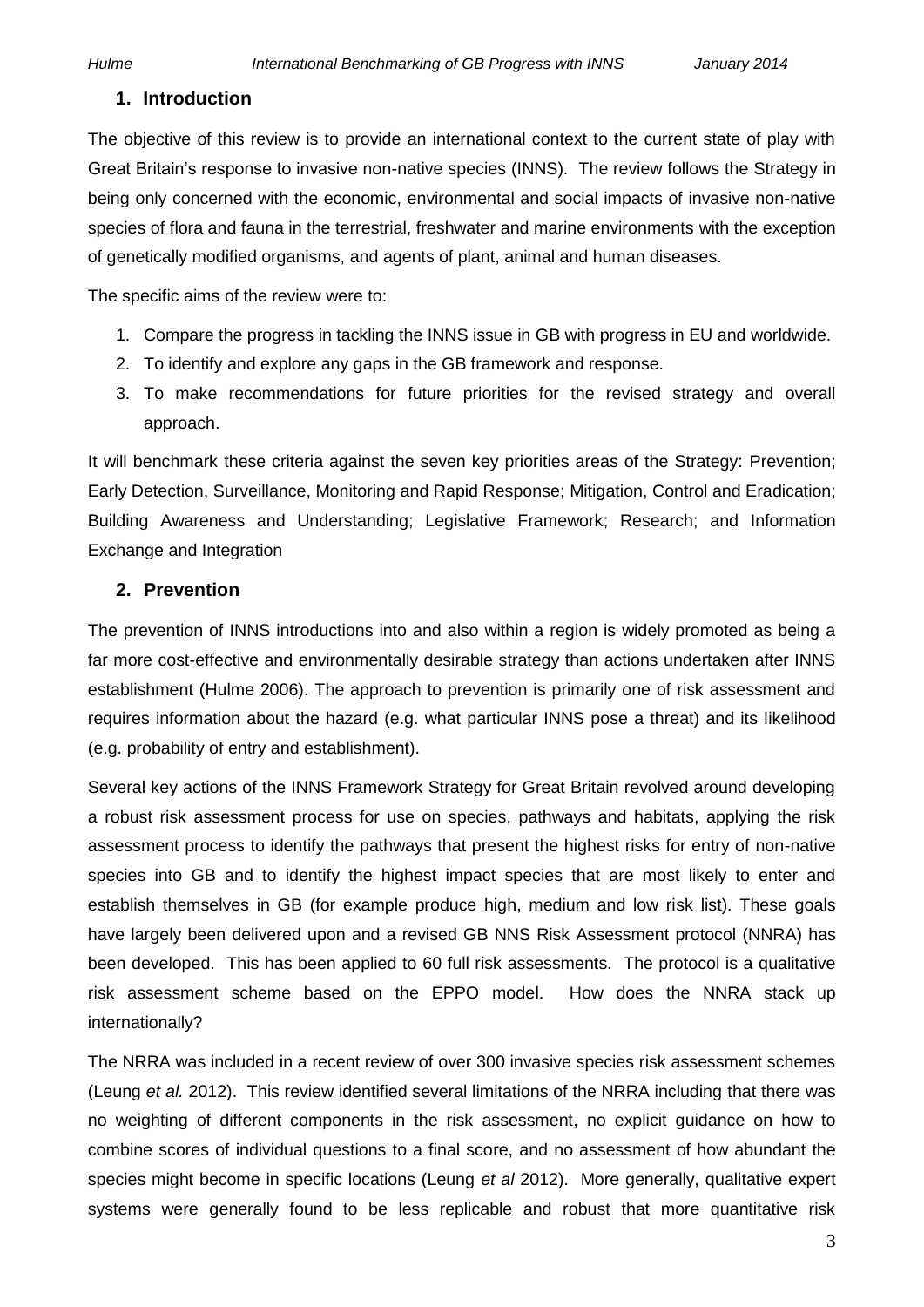assessment approaches. Hulme (2012) elaborates on some of these limitations which include problems in obtaining an objective measure of the hazards posed by INNS, challenges of predicting complex hierarchical and nonlinear systems, difficulties in quantifying uncertainty and variability, as well as cognitive biases in expert judgement, all limit the utility of current risk assessment approaches. The accuracy of INNS risk assessment protocols is usually insufficient, given inherent low base-rates even when the costs and benefits of decisions are taken into account, and implies that the predictive value of INNS assessment is questionable.



**Figure 1**. Overview of non-native species risk assessment scheme and the socio-economic as well as biological information required to adequately assess likelihoods and consequences of invasive species (after Hulme 2011).

Nevertheless, qualitative systems are widely used in policy context. However, in the past when EPPO risk assessments for several invasive plant species were submitted to the European Food Safety Authority (EFSA), the request to list them as official pests in Council Directive 2000/29/EC was declined (Hulme *et al.* 2009). Although EFSA acknowledged that the species were probably invasive, further quantitative information on population dynamics, environmental drivers, introduction pathways, spatial distribution, and impacts was required. One of the species was floating pennywort, *Hydrocotyle ranunculoides*, for which a NNRA exists. However, this NNRA would also probably fail the scrutiny of EFSA (EFSA 2007a) in relation to: (a) the effect of abiotic factors on the establishment, development, reproduction, survival and dispersal of the plant in both the native and introduced range; (b) the population dynamics of the plant in areas where it is present but not invasive; (c) the volume of trade in *H. ranunculoides* as an ornamental plant

4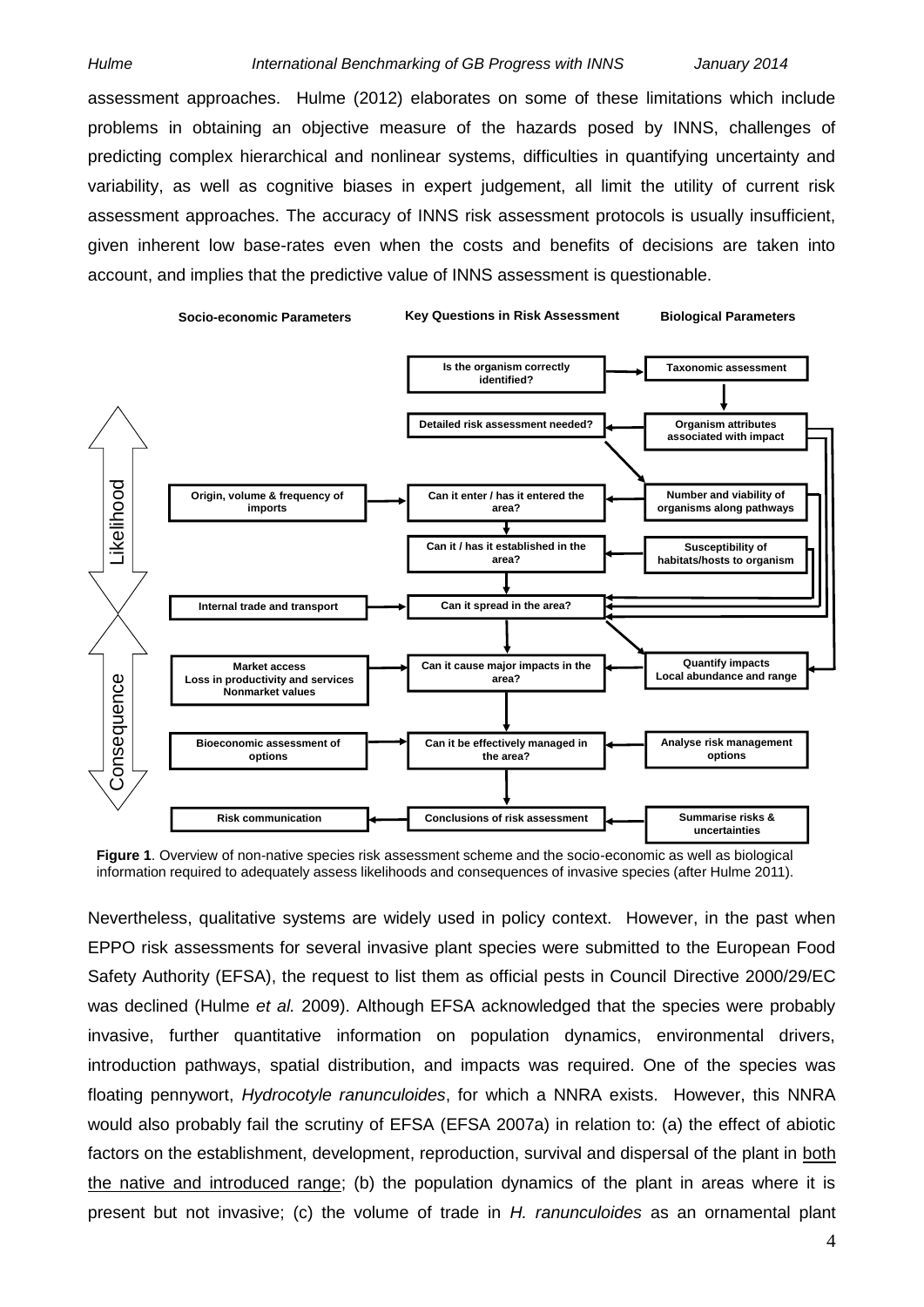entering and moving within GB, including further analysis of the means by which it can reach natural water bodies; (d) the nature and occurrence of areas within the GB where conditions are favourable to invasive behaviour of the plant and more detailed information of the factors, including eutrophication, which favour the establishment of *H. ranunculoides* (it is suggested this is undertaken using quantitative GIS analyses). Similarly, EFSA have also rejected two risk assessments addressing common ragweed *Ambrosia artimisiifolia* (EFSA 2007b, c) and a recent NRRA for this species would probably also fall short in terms of: a) more accurate assessment of the potential for establishment (including photoperiod and climatic conditions, and other abiotic factors); b) the efficacy of control measures and effects on crop yield, at least for the main crops; and c) discussion of uncertainties on all aspects of the pest risk assessment. There is therefore an increasing move towards more quantitative support for risk assessments and less dependence on expert opinion. The NNRA scheme needs to explicitly provide guidance as to how scoring can be made more quantitative and best use of appropriate sources of information needed to parameterise the scheme (Fig. 1). Such work is time intensive and the long-term viability of current situation of a single assessor undertaking risk assessments for a small fee, as opposed to a dedicated risk assessment team as in many other countries, needed to be considered.

While GB may develop its own risk assessment protocols for use within its national borders independently of developments in Europe, different criteria applied within the European Union may make challenges to GB decision more likely if EFSA proposes more stringent, quantitative criteria for decision making. This has become increasingly important with EFSA producing its own guidance on the environmental risk assessment of plant pests (EFSA 2011). This recent scheme emphasises the importance of assessing the consequences on both the structural (biodiversity) and the functional (ecosystem services) aspects of the environment, and includes methods for assessing both aspects in a pest risk assessment scheme. In addition, to ensure the consistency and transparency of the assessment, a rating system has also been developed based on a probabilistic approach with an evaluation of the degree of uncertainty. As a consequence, this leaves the GB NNRA behind, particularly in its ability to address impacts on ecosystem services and this is an important deficit especially in the light of the UK National Ecosystem Assessment (UKNEA 2011). A quantitative review of the risk assessments undertaken to date in relation to international best practice would be valuable since the original risk assessment protocol has largely evolved from framework best suited for addressing plant health risk.

The aim of prevention, and thus the key role of risk assessment, is to minimise the risk of invasive non-native species entering and becoming established in GB, and reduce the risks associated with the movement of species outside their natural range within GB. It appears that the approach to risk assessment undertaken by the UK Non-Native Risk Assessment Panel is far broader and while it includes species currently absent from GB e.g. (*Tamias sibiricus*, *Vespa velutina*) it also addresses species with restricted distributions in GB (e.g. *Ambrosia artemisiifolia*, *Rana catesbeiana*) as well as widespread taxa (e.g. *Cervus nippon*, *Rhododendron ponticum*). There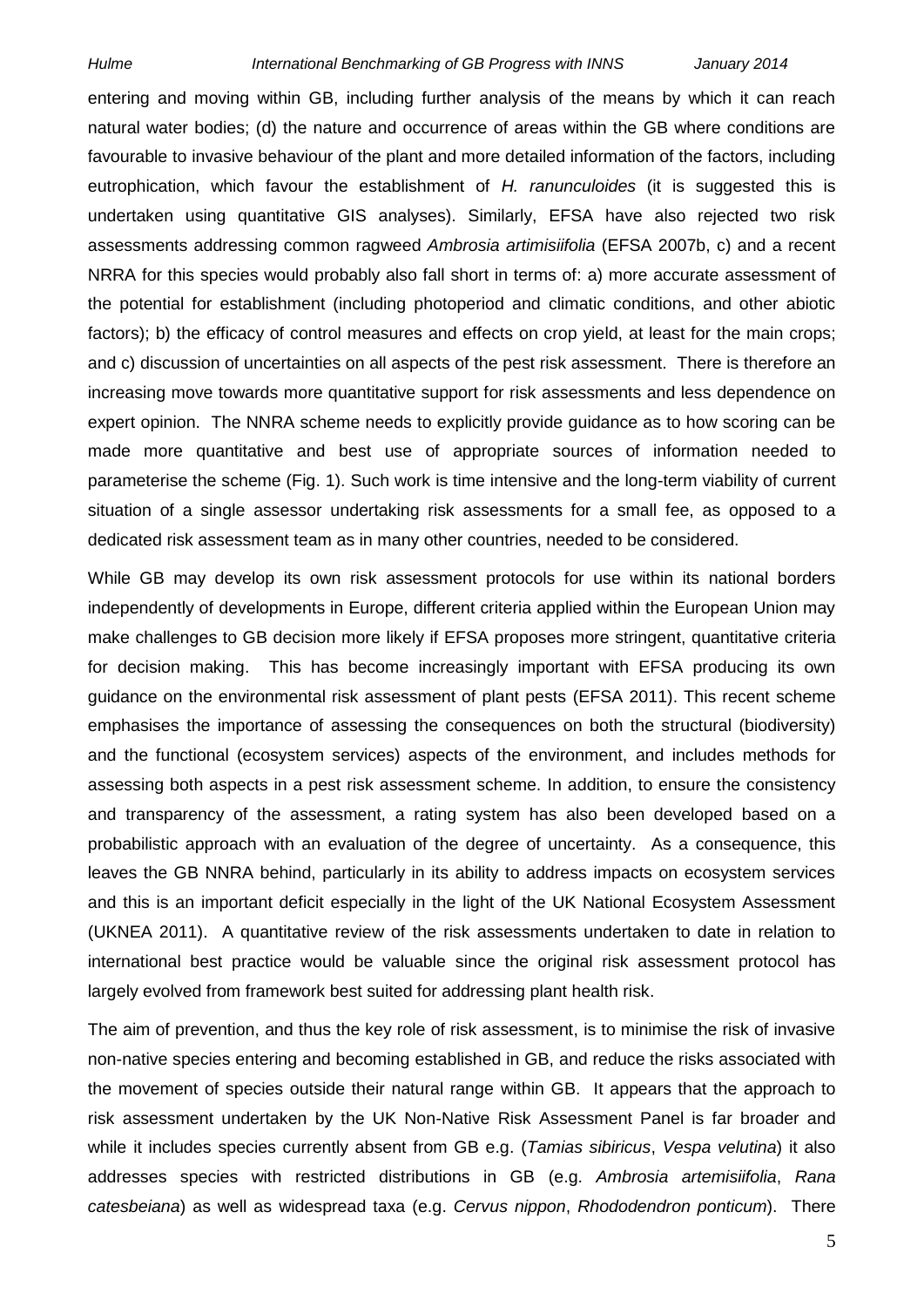may be considerable benefits it taking a more rational and hierarchical approach to such risk assessments rather than having a one-size-fits-all approach as at present. For example, pathways risk assessment would be especially important for species yet to establish in GB and quantifying the key pathways, their volume, temporal trend and spatial distribution would be an essential part of border prevention. For species established but regionally localised in GB a greater emphasis on distribution modelling, environmental constraints and dispersal ability would be most important. Finally, widespread species are more often the target of prioritisation schemes that aim to rationalise management. Here a focus on the resources most at risk (e.g. Natura habitats) and their management would be important. The current NRRA only briefly touches on these topics and usually in a qualitative fashion.

### **3. Early Detection, Surveillance, Monitoring and Rapid Response**

Once established, even if impacts have not been quantified, the precautionary principle encourages action to be taken to eradicate potentially harmful IAS as soon as they are detected. In principle this should be straightforward but, in practice, for all but economic pests and vectors of disease, rapid response is often surprisingly sluggish (Hulme 2006). The limitation partly reflects the constraints identified with knowing which species to target and the problems of blacklisting, but an additional issue is the difficulty of detecting rare events.

Key actions in the INNS Framework Strategy for Great Britain include producing an 'early warning system' alert system for both flora and fauna; developing a surveillance system that maximises the use of existing information and existing capacity within relevant conservation or taxon-specific bodies; establishing protocols for surveillance and monitoring of species identified as potentially invasive; and identify appropriate means of securing adequate resources and capacity to carry out rapid responses to contingencies.

Early detection normally requires a strong link with appropriate risk assessment in order for effective protocols to be in place to discover entry of INNS sufficiently early to result in action. In many cases in GB, most species targeted for "rapid" response have been established for some time (e.g. topmouth gudgeon, water primrose, monk parakeet) and risk assessments were undertaken post- rather than pre-entry. An important exception is the contingency plan for the Asian Hornet and for early detection and rapid response a greater emphasis will be needed on such pre-entry contingency plans built on a solid risk assessment foundation. It would be expected that GB would have a much larger number of contingency plans in place for species with a high risk of entry into the region. It will therefore be essential to support recent horizon scanning activities (Natural England 2009; Thomas 2010; Roy *et al.* 2013) through formal risk assessments in order to develop additional contingency plans.

The primary progress with surveillance and monitoring has been the development of the Non-Native Species Information Portal (NNSISP) that establishes a central repository for holding data on non-native species distribution and provides a means for capturing information on non-native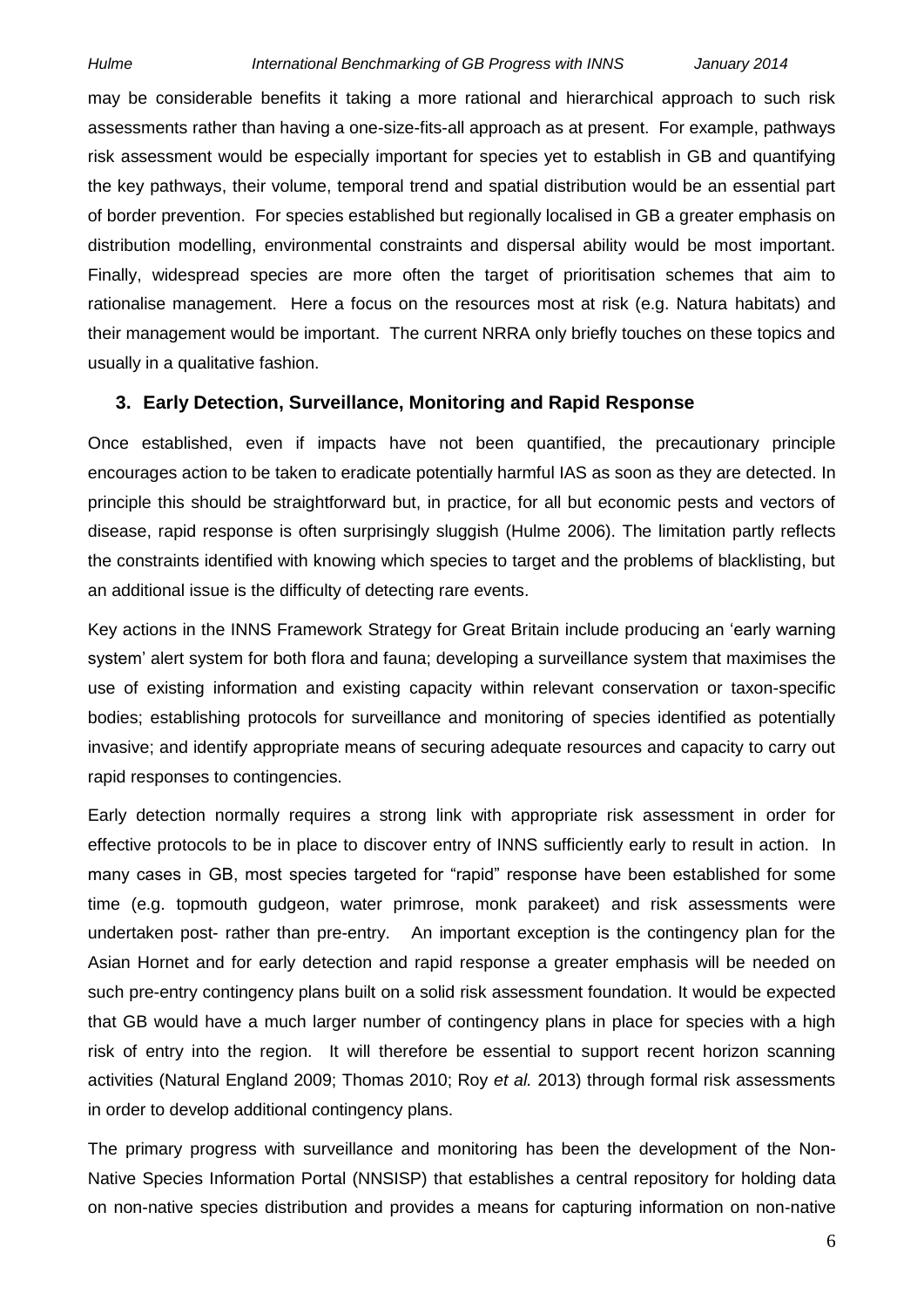species. This is an excellent information base for existing and established INNS and the underlying data recording for key taxonomic groups is among the best in the world, it also represents a platform for data recording and the NNISP providers have developed an impressive range of applications to do so through citizen science. As a repository for information the NNSISP works well but it is not a means for surveillance and monitoring. In most cases this needs to link through established programmes of species monitoring, whether interception data at the border or systematic monitoring of species taxa. As yet there is no clear surveillance and monitoring strategy of INNS in GB, examples of such strategies exist elsewhere in the world (MAF 2009) and a priority should be to develop a surveillance and monitoring framework that appraises the value of existing surveillance and monitoring programmes, much as has been attempted for monitoring GMO impacts (Hugo *et al.* 2006). Furthermore, consideration should be given to the development of specific surveillance and monitoring activities for target taxa, vulnerable habitats or high risk pathways. Considerable effort has already been devoted to assessing general biodiversity surveillance in the UK (JNCC 2009) and future work addressing INNS would benefit from this background. Finally, more detailed consideration should be given to resourcing surveillance and the responsibilities of government and industry in financing surveillance and even rapid response programmes for particular pests.

### **4. Mitigation, Control and Eradication**

Key actions in the INNS Framework Strategy for Great Britain include establishing a set of guiding principles for assessing and identifying what action or range of actions is feasible in terms of containment, control or eradication; identify priority invasive species and priority impacted habitats for mitigation and control; draft management plans for the priority; develop and resource action programmes. It is clear that GB is supporting a wide range of mitigation, control and eradication campaigns. The LIFE programme (launched in 1992 and ended in 2006) financed 187 INNSrelated projects with a budget exceeding 44 million EUR. A recent country analysis highlighted that Italy, Spain and France alone had more projects than all the remaining countries (about 52% of total). Also the level of funding was uneven among countries. Spain, UK, Denmark, Italy and Belgium alone had more than 75% of the total budget spent for IAS (Scalera 2009). However, comparative performance is hard to judge since expenditure alone is not a good guide to the effectiveness of any strategy.

Unfortunately GB is host to many non-native species and for most taxa more than most of its European neighbours (Pyšek *et al.* 2010). Management prioritisation is essential yet the process for GB is unclear and the process by which ISAPs are identified should be transparent. For example, New Zealand has the National Interest Pest Programme that aims to set joint priorities, among the government biosecurity partners and regional councils, for the management of animal and plant pest species in New Zealand at that time. Each pest is assessed against a series of standardised criteria, including an organism consequence assessment and the availability of management tools. Through using this approach, a small number of top priority pests have been

7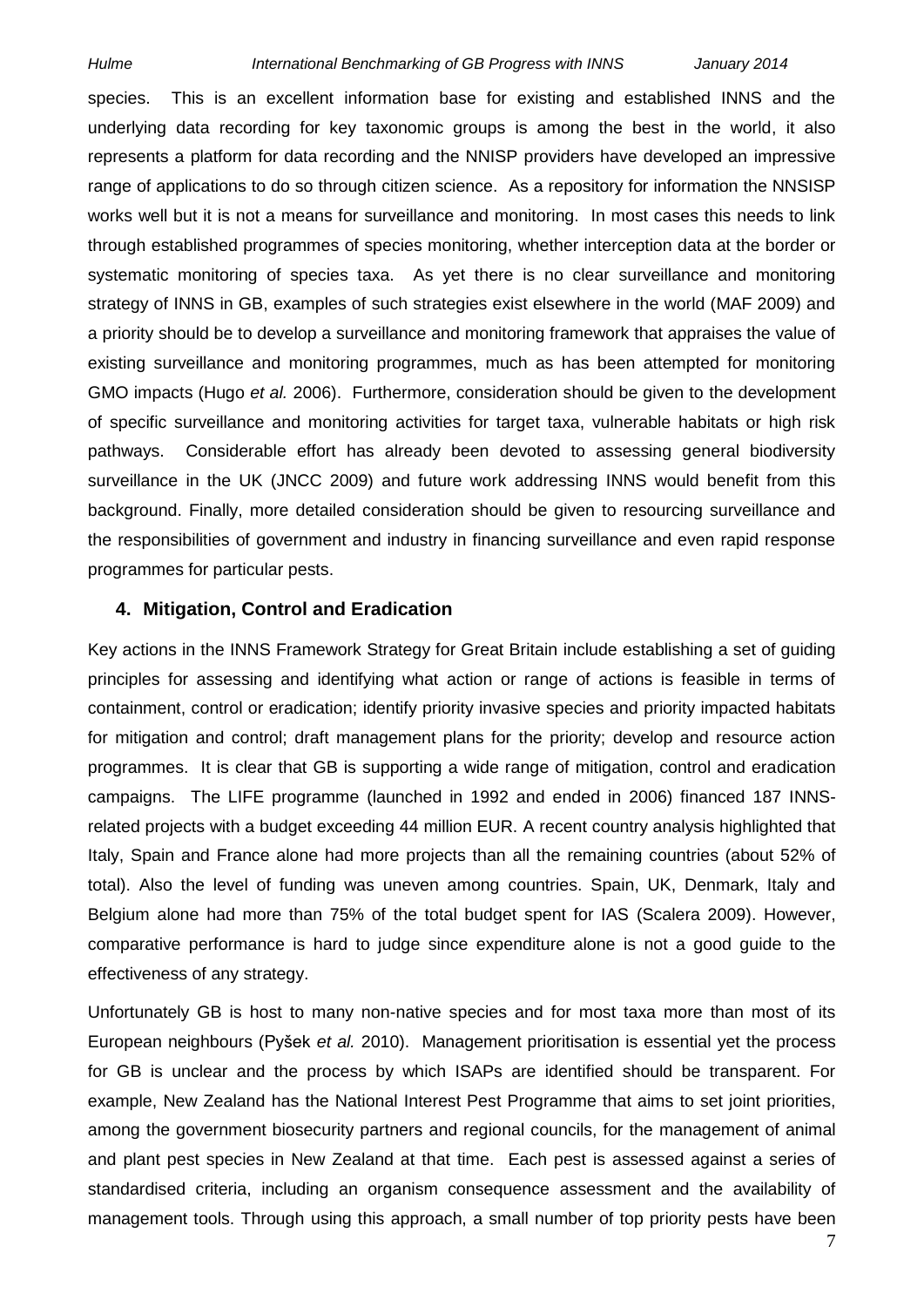targeted for eradication. Clear criteria and processes have led to a broad consensus among stakeholders, and resources are now focused on achieving concrete results in defined timeframes. Has such a formal process been adopted in GB? If we examine the 49 most invasive species listed in National Biodiversity Indicators (Table 1), ISAPs are obviously not a random sample of these taxa but strongly biased towards aquatic species. What is the rationale behind this decision? Furthermore, even accounting for existing eradication programmes for the ruddy duck and recent biocontrol release targeting Japanese knotweed there are relatively few programmes aimed at eradicating these 49 species. Undoubtedly management is undertaken against many of the species listed in Table 1 but are these strategically managed and are resources being targeted effectively (e.g. Wadsworth et al. 2000)?

**Table 1.** The 49 most invasive non-native species in GB as used in the national biodiversity indicators (Defra 2013). Species in bold are covered by existing of proposed Invasive Species Action Plans while those underlined have existing risk assessments.

- *1. Sargassum muticum* (Jap Weed, Wire Weed) *24. Pacifastacus leniusculus* (Signal Crayfish)
- *2. Undaria pinnatifida* (Japanese Kelp, Wakame) *25. Procambarus clarkii* (Red Swamp Crayfish)
- *3. Codium fragile ssp. tomentosoides* (Sea Fingers) *26. Corbicula fluminea* (Asian Clam)

- 
- *5. Watersipora subtorquata* (a bryozoan) *30. Lithobates catesbeianus* (American Bullfrog)
- 
- *7. Gammarus tigrinus* (an amphipod)
- *8. Elminius modestus* (an acorn barnacle) **(e) Terrestrial plants (2/8)**
- 
- *9. Solidobalanus fallax* (a barnacle) *32. Carpobrotus edulis* (Hottentot Fig) *10. Eriocheir sinensis* (Chinese Mitten Crab) *33. Disphyma crassifolium* (Purple Dewplant)
- 
- 
- 
- 
- *14. Rapana venosa* (Rapa Whelk) *37. Quercus ilex* (Evergreen Oak) *15. Anguillicola crassus* (Swim-bladder Nematode)
- *16. Botrylloides violaceus* (a tunicate) *39. Rosa rugosa* (Japanese Rose)
- *17. Corella eumyota* (a tunicate)
- *18. Didemnum vexillum* (a tunicate) **(f) Terrestrial animals (4/10)**
- 

- *20. Crassula helmsii* (New Zealand Pigmyweed) *43. Oxyura jamaicensis* (Ruddy Duck)
- *21. Hydrocotyle ranunculoides* (Floating Pennywort) *44. Cervus nippon* (Sika Deer)
- *22. Ludwigia grandiflora* (Uruguayan purslane) *45. Muntiacus reevesi* (Reeves' Muntjac)
- *23. Myriophyllum aquaticum* (Parrot's-feather) *46. Mustela vison* (American Mink)

#### **(a) Marine plants (1/3) (d) Freshwater animals (4/8)**

- 
- 
- 
- *27. Dreissena polymorpha* (Zebra Mussel)
- **(b) Marine animals (5/16)** *28. Pseudorasbora parva* (Topmouth Gudgeon)
	- *4. Tricellaria inopinata* (a bryozoan) *29. Sander lucioperca* (Pikeperch, Zander)
	-
	- *31. Trachemys scripta* (Common Slider Turtle)

- 
- 
- 34. *Fallopia japonica* (Japanese Knotweed)
- *12. Crassostrea gigas* (Pacific Oyster) *35. Heracleum mantegazzianum* (Giant hogweed)
	- 36. *Impatiens glandulifera* (Himalayan Balsam)<br>37. Quercus ilex (Evergreen Oak)
	-
	-
	-

- *19. Styela clava* (Leathery Sea Squirt) *40. Arthurdendyus triangulata* (NZ Flatworm)
	- *41. Harmonia axyridis* (Harlequin Ladybird)
- **(c) Freshwater plants (4/4)** *42. Branta canadensis* (Canada Goose)
	-
	-
	-
	-
	- *47. Myocastor coypus* (Coypu)
	- *48. Rattus norvegicus* (Brown Rat)
	- *49. Sciurus carolinensis* (Grey Squirrel)

Eradication, control and mitigation are not mutually exclusive approaches and it is possible to envisage a co-ordinated programme of INNS control within a region, containment at the edge of its range and eradication of outlying populations (Hulme 2006). Alternatively, containment may act as a holding response during which decisions are made regarding the costs and benefits of eradication, control or no management. The INNS Framework Strategy for Great Britain should explore the targets for eradication versus containment, control (in priority sites) and mitigation. At present the ISAPs are largely focused on eradication but this is unlikely to be possible for the 49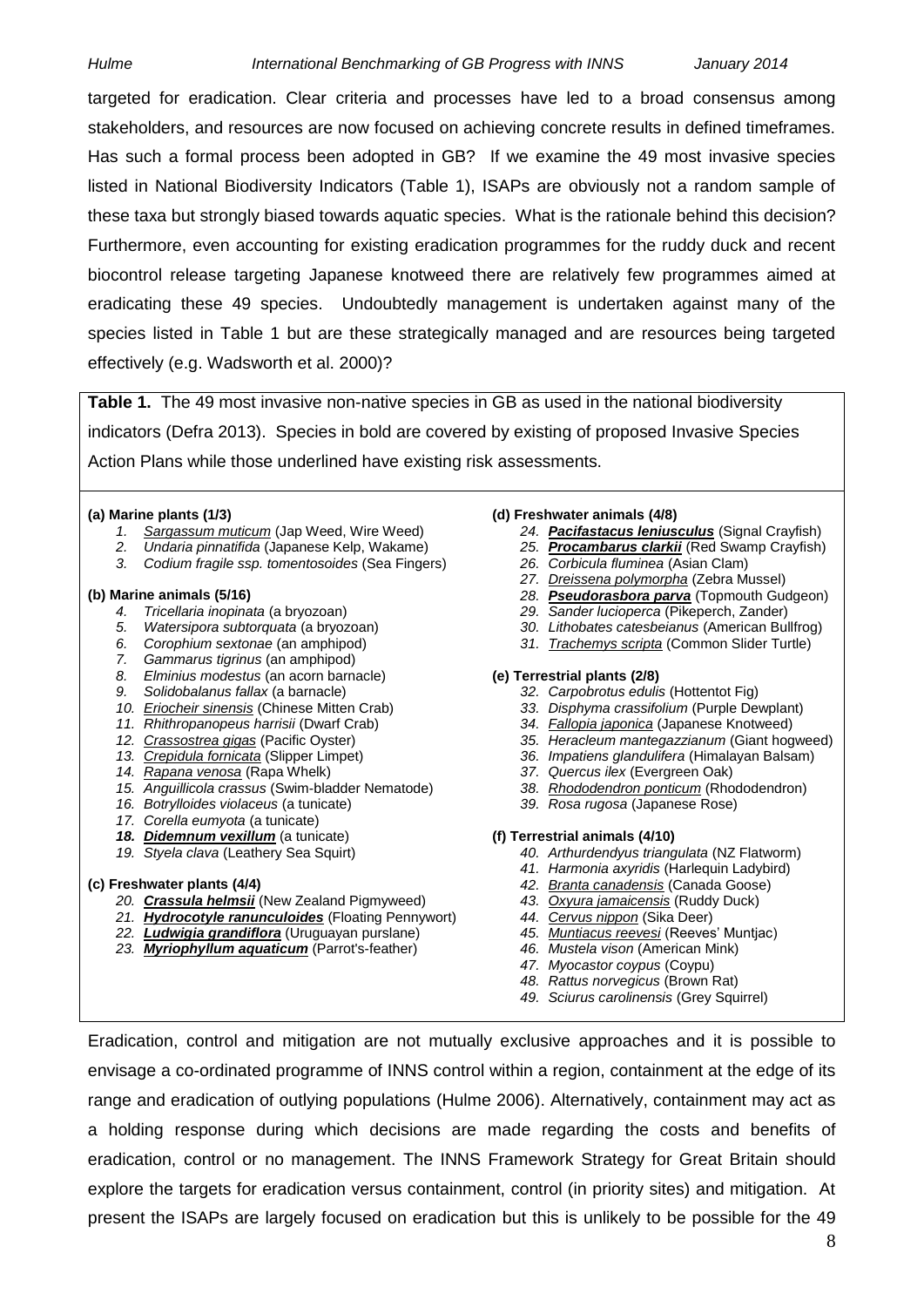high profile invasive species and against each a strategy should be developed (Defra 2013). However, it is also tempting to see eradication, containment and control as three successive steps down the slippery slope towards management failure: if an INNS cannot be eradicated, it should at least be contained, if not contained at least controlled, and if not controlled then managers must learn to adapt to or mitigate any harmful impacts. To avoid this scenario, future management strategies require a wider perspective that not only includes species management but also incorporates the implications of ecosystem processes, external environmental drivers, the landscape and the impact of existing management activities on INNS.

#### **5. Building Awareness and Understanding**

Two recent surveys of European attitudes to biodiversity pinpoint a consistent pattern over the last six years that citizens across the regions think that pollution of air and water, man-made disasters, intensive farming, deforestation and over-fishing, climate change and conversion of natural areas to other uses threaten biodiversity to a greater extent than introduced plants and animals (European Commission 2007; 2013). Citizens of the United Kingdom are also consistent in this view. However, when attitudes towards introduced plants and animals are compared across Europe it appears that while in 2007 UK citizens were among those that ranked these threats most highly (after Denmark, Germany and Luxembourg) by 2013 perceptions were much closer to the European average. These finding are broadly consistent with those assessed in the *Wildlife Management and Invasive Non-Native Species* report.



**Figure 2**. Relative volume of Google searches in the UK for various biosecurity terms between 2007 and 2013.

There is therefore substantial scope to increase awareness and public understanding of INNS issue in GB. The key priorities in the INNS Framework Strategy for Great Britain are to: set up and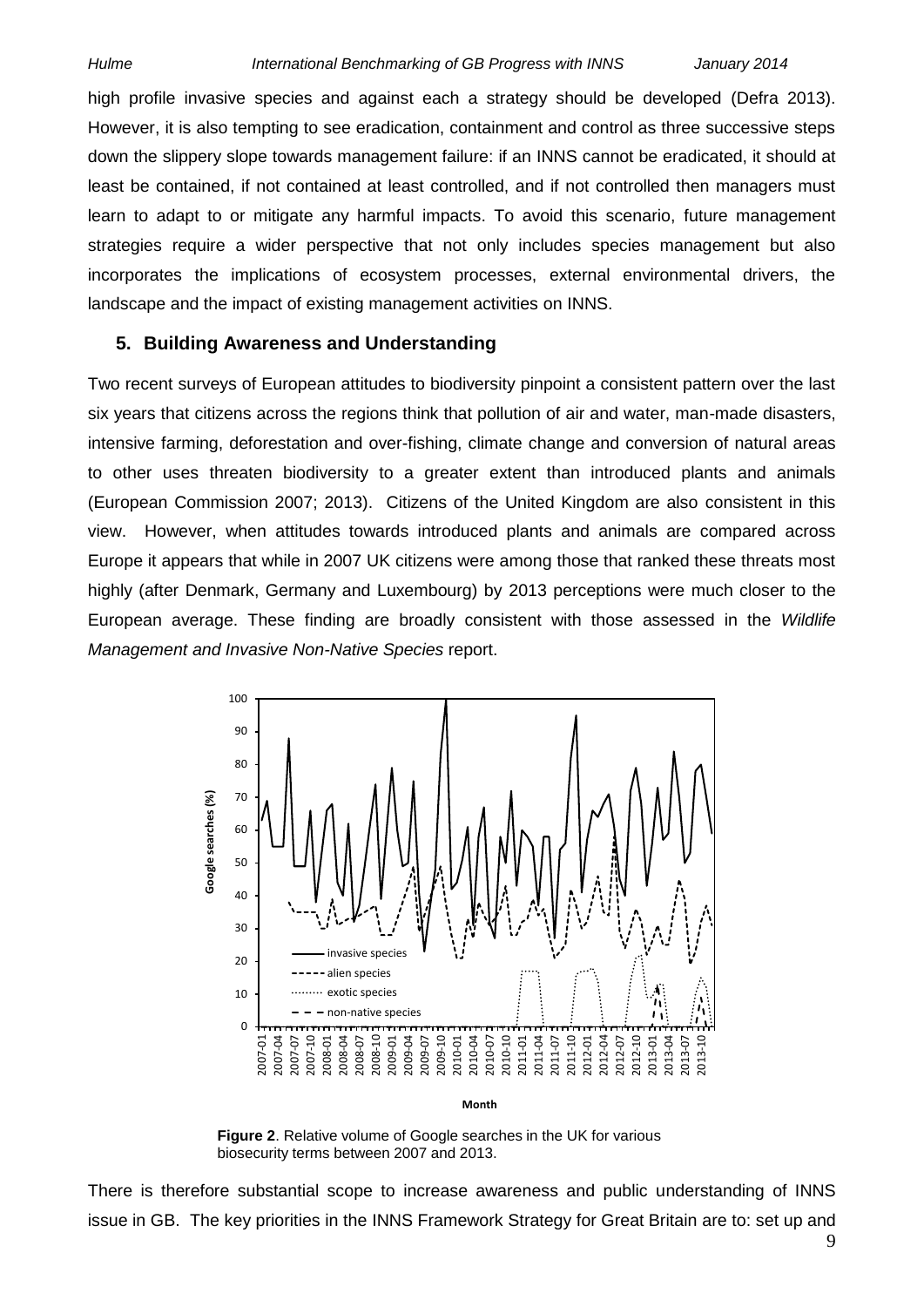maintain a Secretariat website on invasive non-native species issues which links to agencies, NGOs and others working on invasive non-native species; undertake action to assess public attitudes and collect baseline information on public awareness; identify and priorities for action to increase the awareness of key audience groups, produce, disseminate and implement Codes of Practice for the key pathways. Many of these priorities have been achieved successfully but have they had impact?

There appears to be no major change in the trend for internet interest (as determined by Google Trends) for topics addressing biological invasions (Fig. 2). Notable however, is the fact that nonnative species is not a major search term and this runs contrary to the GB Communication strategy that emphasises this term over any other. The use of "non-native" is a particularly characteristic of GB policy whereas most international organisations (IUCN, European Commission, Convention on Biological Diversity), databases (ISSG, DAISIE, NOBANIS) and English speaking countries adopt the term "alien". Even in the UK, while respondents to surveys may prefer the term non-native to alien, the British public appears to search for the latter term far more frequently than the former (Fig. 2). Alignment with international legislation may require a re-think of the use of non-native in GB policy. The GB public are regularly faced with environmental scare stories such that the issue of non-native species often is reduced to an afterthought. Increasing community participation in non-native species management and a greater emphasis on positive messages regarding the ability to prevent and eradicate problem species is needed. Finally, a major difference in awareness-raising in GB compared to Australia and New Zealand is at the border. Compared to these countries the profile of the risk from non-native species at the border, the level of screening and public information at ports and airports and the information provided on intercontinental flights entering GB is minimal. Passengers travelling to GB are often a captive audience for important messages regarding prevention but this opportunity is not fully exploited at present but there is substantial scope for eye-catching and informative communication regarding non-native species.



**Figure 3**. Overview of non-native species provision in EU-27 highlighting where legal provision exists (black); legal provision is in preparation (dark grey); informal provision (mid-grey); scattered initiatives(light-grey); and no provision (blank). From EC(2013).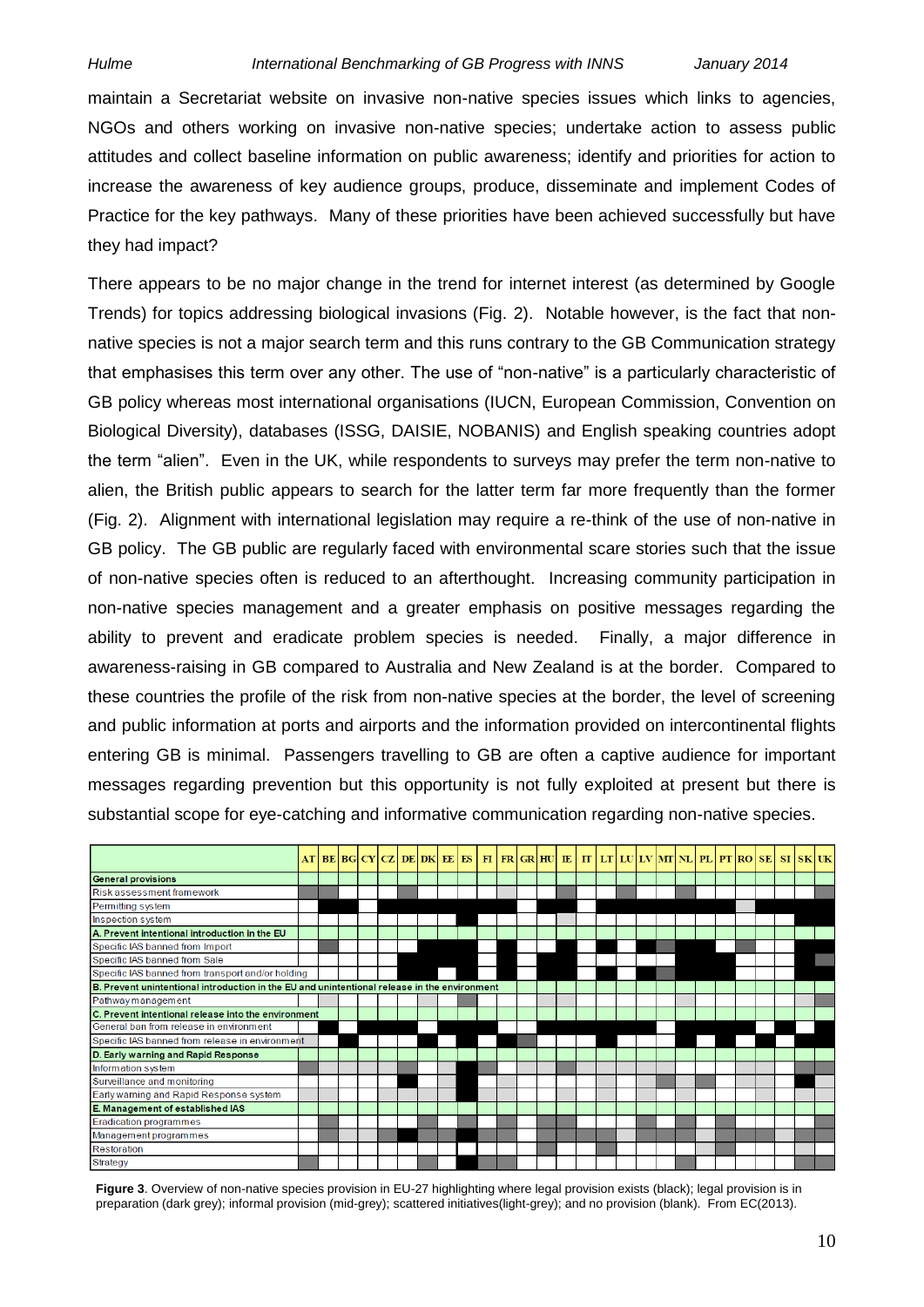#### **6. Legislative Framework;**

Part of the INNS Framework Strategy for Great Britain aims to strengthen the legislative framework particularly though: developing a package of legislative proposals designed to provide a more coherent and comprehensive framework for tackling invasive non-native species; making the most effective use of existing powers; and contributing to the development of any EU level initiatives to improve legislation. The legislative framework for tackling INNS in GB is among the most robust in the EU (Fig. 3).

Perhaps the weakest areas are those that are related to Early Warning and Rapid Response. In particular, legislative arrangements regarding responsibilities for surveillance, especially by industry and response particularly access to private property need to be strengthened. For example, in both New Zealand and Australia, Government-Industry Agreements facilitate industry groups having a direct say in managing non-native species risks with partners sharing decision making, costs and responsibility in preparing for and responding to incursions. It is also unclear how well covered different pathways are by legislation and the effectiveness of Voluntary Codes of Practice in different sectors. It would be important to assess compliance with Voluntary Codes of Practice.

#### **7. Research**

Science underpins virtually all aspects of biological invasions, from research into pre-border management, to methods of detecting pests and diseases at the border, to advising on acceptable and effective means of eradicating or managing pests and diseases which reach GB and involves a complex network of biosecurity science providers, funders and users. The INNS Framework Strategy for Great Britain aims to ensure: risk assessments, prevention, detection, surveillance, monitoring and management are underpinned with the highest quality science available; funding for the research priorities is secured; collaborative research projects are encouraged; and GB research on invasive non-native species is cutting edge.

While there have been several syntheses to identify the key research areas to assist in the management of biological invasions (e.g. Byers *et al.* 2002; Chornesky *et al.* 2005), the UK has also developed its own specific priorities for biodiversity threats (UKBRAG 2005). It remains unclear as to the impact of this prioritisation process for GB in terms of guiding research funders or providers. Given this prioritisation process is now almost 10 years old, consideration should be given to developing a new research strategy. A suitable model could be the New Zealand Biosecurity Science Strategy (MAF 2007). This strategy was drawn up following wide consultation with research funders, providers, government, industry and the general public. Such a strategy would review where research investment in INNS has been made over the last decade; identify who the major funders and providers are in GB; examine the extent to which there has been research uptake among stakeholders; and point out key gaps in provision, capability and knowledge. In addition, through consultation it would set out a series of short (1-2 years), medium (3-5 years and long-term (6-10 year) priorities that would influence science funding policy in Defra,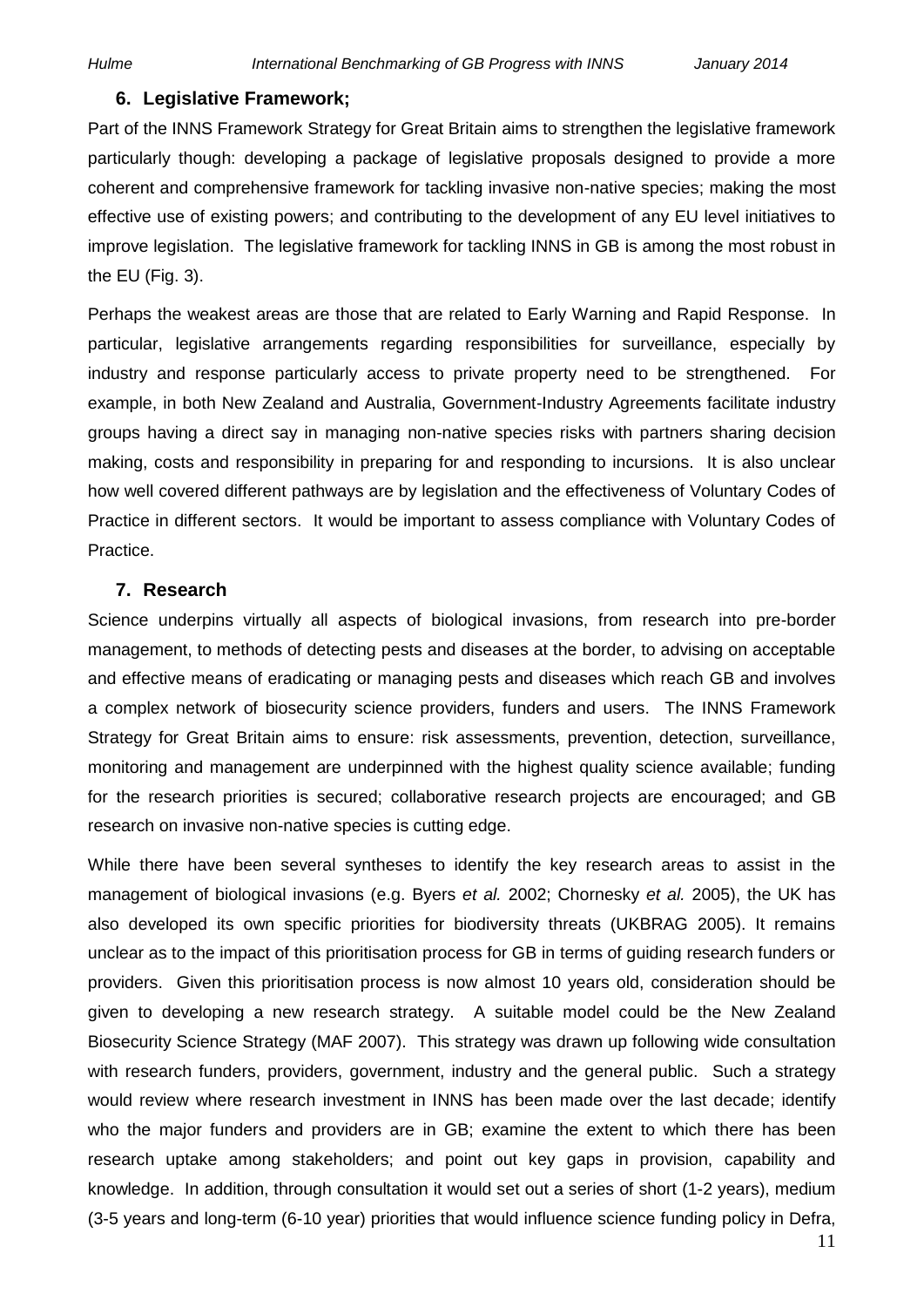NERC, Natural England etc. There should be clear criteria for ensuring research delivered is cutting edge and published in peer-reviewed literature. Several contract reports delivered through the GB Framework have not been published suggesting a lack of detailed international peer review.

### **8. Information Exchange and Integration**

It is essential that the Invasive Non-native Species Framework for GB represents a coherent strategic approach that avoids duplication or conflict across Government Departments, and is streamlined to international approaches. The GB Coordination Mechanism consists of the Non-Native Species Programme Board, the Non-Native, Species Secretariat (NNSS), the Risk Analysis Panel, the Stakeholder Forum and a number of Working Groups. With the exception of the NNSS, all other components of the Coordinating Mechanism meet no more than four times a year, while the Stakeholder Forum is an annual one-day event. As a consequence coordination rests of the shoulders of only a few individuals, insufficient to manage the complexity of non-native threats in GB. At present in GB the logical information flow between horizon scanning, risk assessment and invasive species action plans is unclear. Furthermore, within the current GB Coordinating mechanism there are still grey areas between the activities of the NNSS and Plant, Animal and Human Health, particularly where non-native vertebrates and invertebrates are host or vectors of pathogens.



**Figure 4**. An integrated biosecurity system ensuring risks are managed in a coordinated fashion along the continuum from offshore to post-border (after Hulme 2014).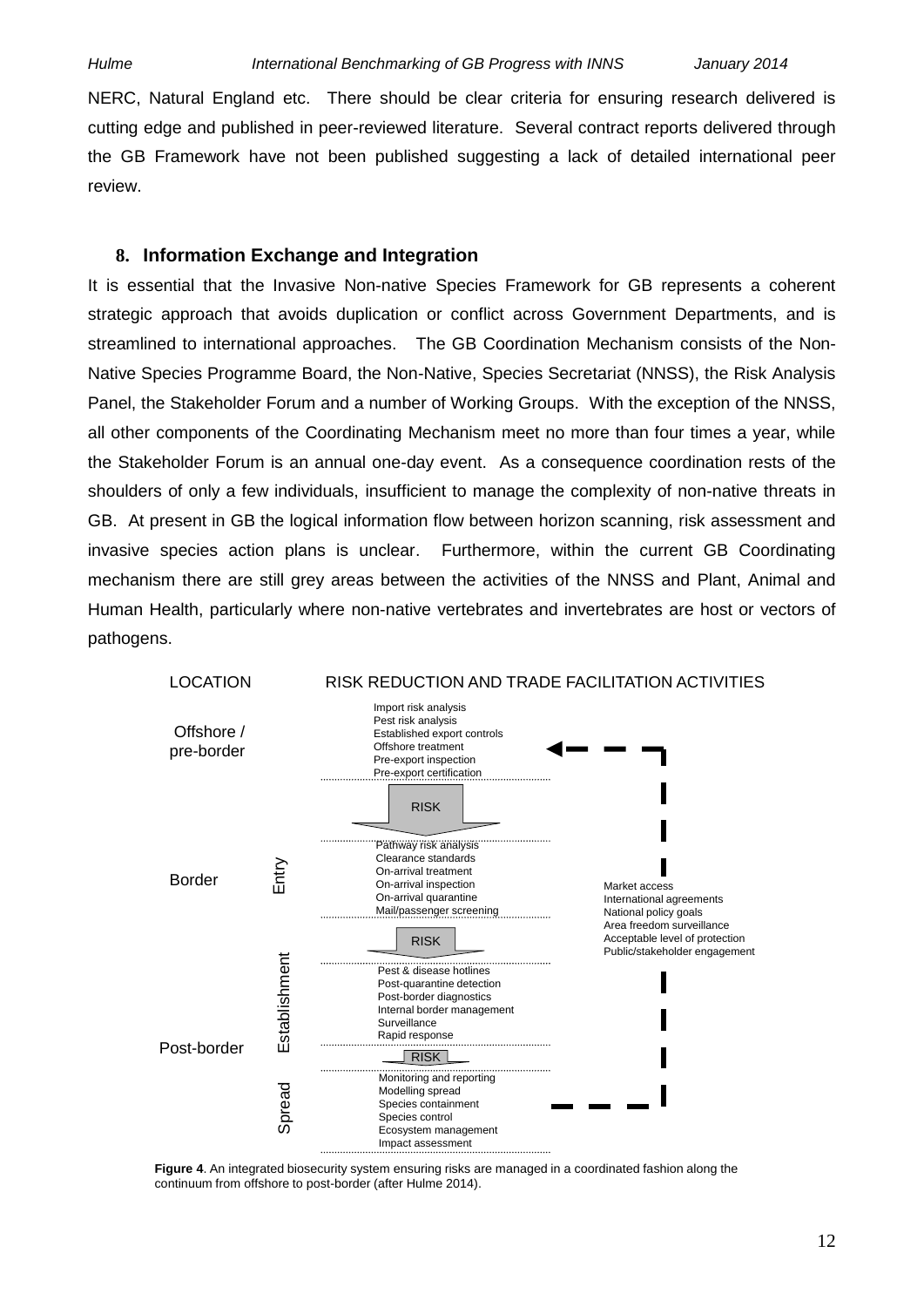To address invasive non-native species successfully a whole of system perspective encompassing offshore, border and post-border risk assessment, prioritisation and management is required (Fig. 4). Coordination in GB is still far from this ideal and thought should be given to a dedicated agency with these responsibilities. In New Zealand a single lead agency takes responsibility for end-toend biosecurity, taking a whole-of-government and whole-of-New Zealand perspective with responsibilities for pre-border and border activities, incursions and eradications, and the grey zone leading through to pest management (Biosecurity Council 2003). The absence of a single agency with clear responsibilities for addressing non-native species issues in GB is also part of this problem since the profile of the issue is diluted through the activities of so many different government departments and agencies.

### **9. Conclusions**

Undoubtedly the Invasive Non-native Species Framework Strategy for GB has had a considerable impact on the way activities on non-native species are coordinated and there has been good progress on almost all the key priority areas. While an important first step, the question arises as to whether this activity is sufficient to stem the rising tide of invasive species likely to establish in GB over the next decade. The unfortunate answer is probably not, rather action is largely directed at established non-native species in GB. Improvements can be made in each of the key priority areas particularly in terms of ensuring risk assessment evolves to match international developments, development of a surveillance strategy supported by appropriate legislation and consideration of a single agency not only to coordinate activities but also to drive implementation.

### **10.References**

- Biosecurity Council (2003) Protect New Zealand The Biosecurity Strategy for New Zealand. Biosecurity Council, Wellington.
- Chornesky EA, Bartuska AM, Aplet GH, Britton KO, Cummings-Carlson J, Davis FW, Eskow J, Gordon DR, Gottschalk KW, Haack RA, Hansen AJ, Mack RN, Rahel FJ, Shannon MA, Wainger, LA & Wigley TB (2005) Science priorities for reducing the threat of invasive species to sustainable forestry. *BioScience,* **55**, 335-348.
- Defra (2013) *UK Biodiversity Indicators in Your Pocket 2013*. Department for Environment, Food and Rural Affairs, London.
- Byers JE, Reichard S, Randall JM, Parker IM, Smith CS, Lonsdale WM, Atkinson IAE, Seastedt
- TR, Williamson M, Chornesky E & Hayes D (2002) Directing research to reduce the impacts of nonindigenous species. *Conservation Biology,* **16**, 630-640
- EC (2013) Impact Assessment: Commission staff working document accompanying the proposal for a Council and European Parliament Regulation on the prevention and management of the introduction and spread of invasive alien species. SWD(2013) 321 final, European Commission, Brussels.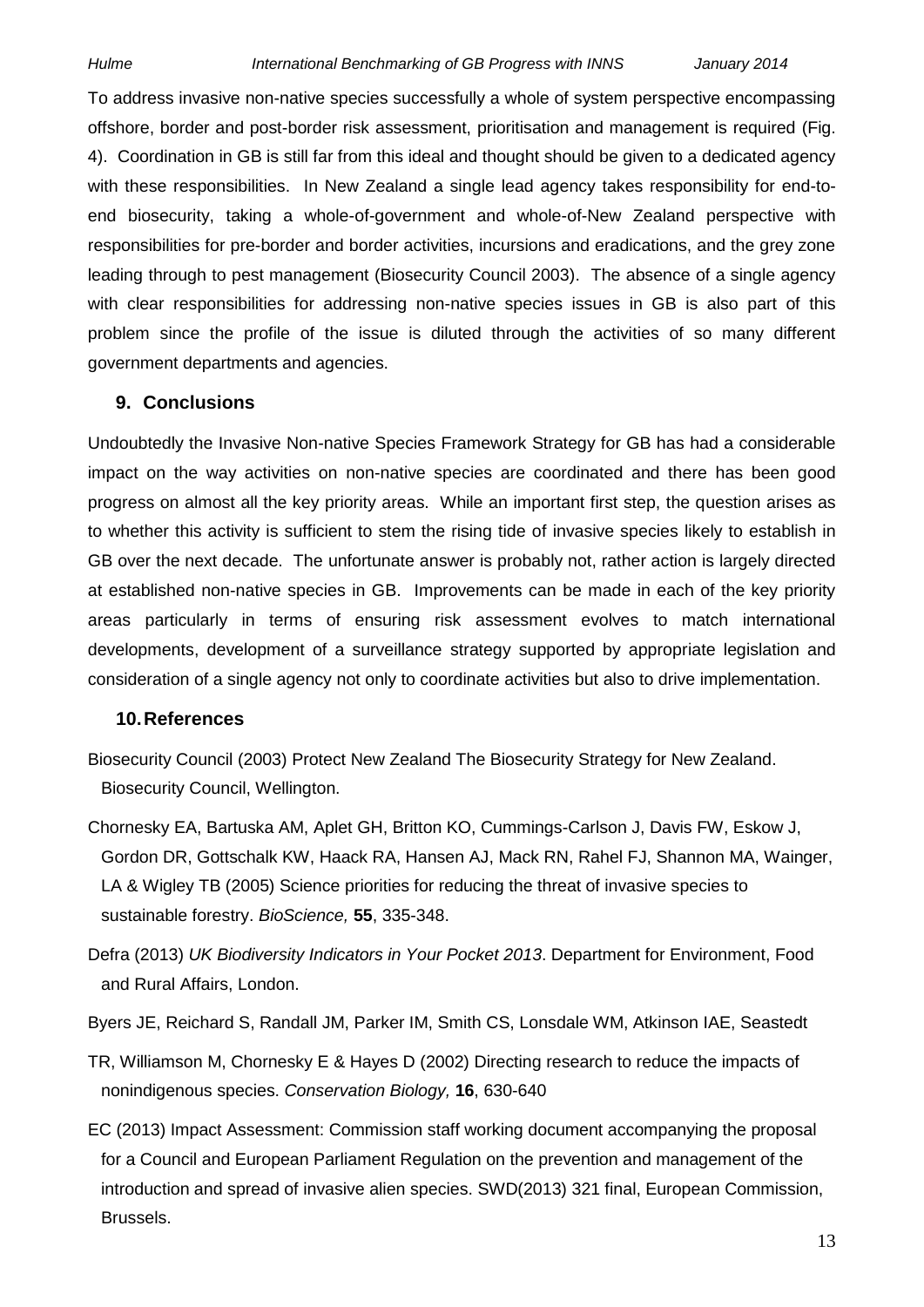- European Commission (2007) Attitudes of Europeans Towards the Issue of Biodiversity Flash Eurobarometer 219. European Commission, Brussels.
- European Commission (2013) Attitudes towards biodiversity Flash Eurobarometer 379, European Commission, Brussels.
- EFSA (2007a) Opinion of the Scientific Panel on Plant Health on the pest risk analysis made by EPPO on *Hydrocotyle ranunculoides* L. f. (floating pennywort). *EFSA Journal,* **468**, 1-13
- EFSA (2007b) Opinion of the Scientific Panel on Plant Health on a request from the Commission on the pest risk assessment made by Lithuania on *Ambrosia* spp. *EFSA Journal,* **527**, 1-33.
- EFSA (2007c) Opinion of the Scientific Panel on Plant Health on a request from the Commission on the pest risk assessment made by Poland on *Ambrosia* spp. *EFSA Journal,* **528**, 1-32.
- EFSA (2011) Guidance on the environmental risk assessment of plant pests. *EFSA Journal,* **2460**, 1-121.
- Hugo S, Boatman N, Pietravalle S, Murray A, Blackburn J &, Wardman O (2006) *Availability and use of general surveillance information for potential changes resulting from GM crop cultivation*. Defra final report CB02042, Defra London.
- Hulme PE (2006) Beyond control: wider implications for the management of biological invasions *Journal of Applied Ecology,* 43, 835-847
- Hulme PE (2011) Biosecurity: the changing face of invasion biology. *Fifty Years of Invasion Ecology - The Legacy of Charles Elton* (ed. DM Richardson), pp. 301-314. Blackwells, Oxford.
- Hulme PE (2012) Weed risk assessment: a way forward or a waste of time? *Journal of Applied Ecology*, 49, 10-19.
- Hulme PE (2014) An introduction to plant biosecurity: past, present and future. *The Handbook of Plant Biosecurity* (ed. G. Gordh and S. McKirdy), pp. 1-25. Springer, Dordrecht.
- Hulme PE, Pyšek P, Nentwig W & Vilà M (2009) Will threat of biological invasions unite the European Union? *Science,* **324**, 40-41
- JNCC (2009) *The UK Terrestrial Biodiversity Surveillance Strategy*. JNCC, Peterborough.
- Leung B, Roura-Pascual N, Bacher S, Heikkilä J, Brotons L, Burgman MA, Dehnen-Schmutz K, Essl F, Hulme PE, Richardson DM, Sol D, Vilà M (2012) TEASIng apart alien species risk assessment: a framework for best practices. *Ecology Letters*, **15**, 1475–1493.
- MAF (2007) *A Biosecurity Science Strategy for New Zealand*. Ministry of Agriculture and Forestry, Wellington, NZ
- MAF (2009) *Biosecurity Surveillance Strategy 2020*. Ministry of Agriculture and Forestry, Wellington, NZ